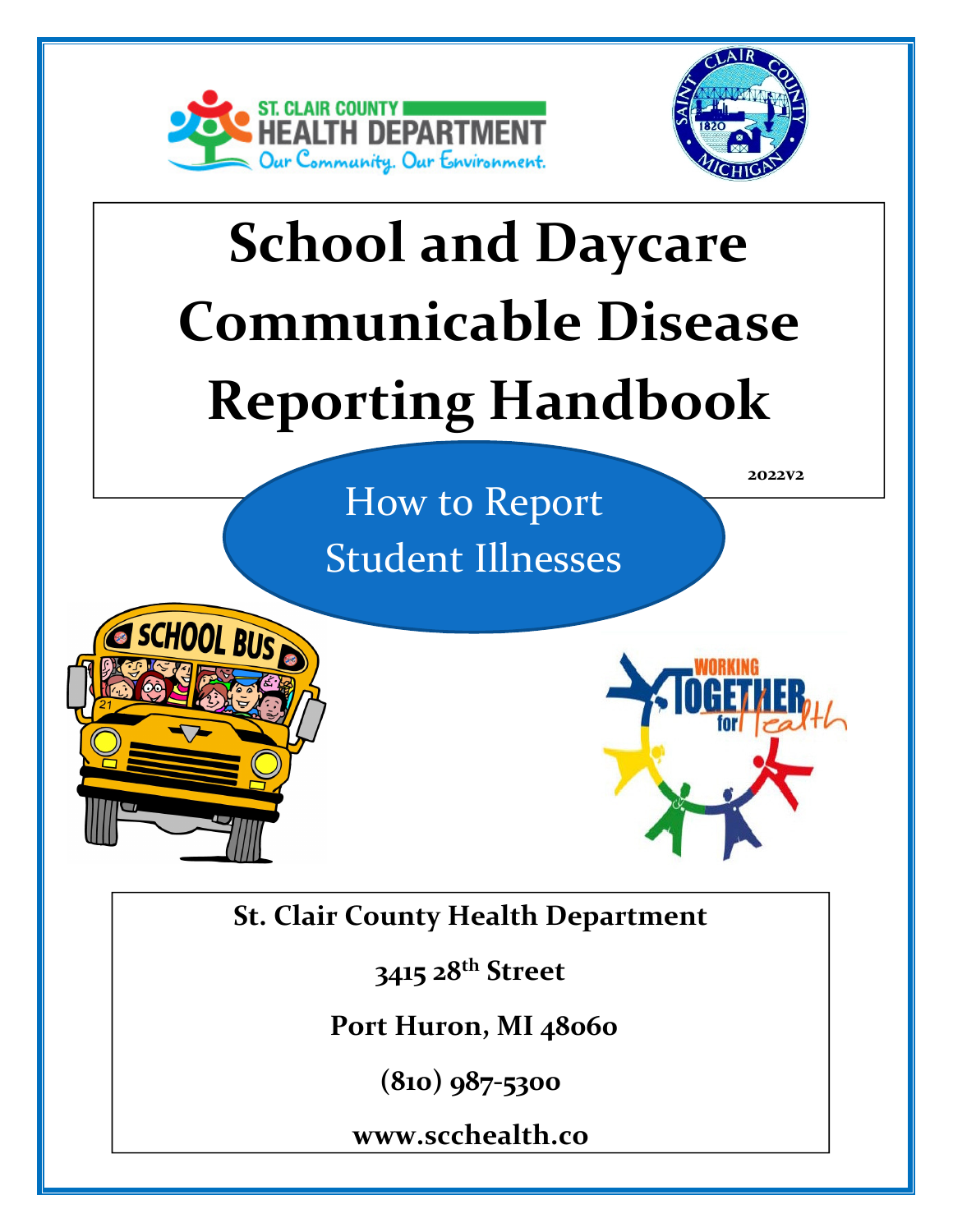## What is a Communicable Disease?

A communicable disease (CD) is an infectious illness which can result from either direct contact with an infected individual, an infected individual's discharge (such as mucous, saliva, feces, or body fluids), or by indirect contact (for example, through a mosquito bite).

## Why do Schools & Childcare Centers Have to Report Communicable Diseases?

Michigan Law requires schools and daycares to report the occurrence of any communicable disease to the local health department on a weekly basis.

## Act No. 368 of the Public Acts of 1978 School and Communicable Disease Reporting

Physicians, clinical laboratories, primary and secondary schools, childcare centers, and camps are required to report the occurrence or suspected occurrence of any disease, condition, or infection as identified in the Michigan Department of Health and Human Services (MDHHS) guidelines to the local health department within 24 hours.

Communicable disease reports from all reporting entities are reviewed by staff at St. Clair County Health Department to look at trends of illnesses in the county. It is important for schools and daycares to report on a weekly basis for a number of reasons, including:

- $\checkmark$  To identify trends, outbreaks, and epidemics
- $\checkmark$  To enable preventive treatment and/or education
- $\checkmark$  To ensure the safety of the educational environment in schools
- $\checkmark$  To target prevention programs, identify care needs, and allocate resources efficiently
- $\checkmark$  To inform epidemiological practice and research
- $\checkmark$  To evaluate the success of long-term control efforts
- $\checkmark$  To assist with local, state, national, and international disease surveillance efforts

### Collecting Timely and Accurate Information

Timely and accurate disease reporting is essential to the health of St. Clair County and to local disease surveillance and prevention efforts. It is extremely important that all schools/daycares in St. Clair County comply with reporting requirements. In order to do this, the following steps should be implemented:

- $\checkmark$  Designate one person at each school to collect accurate communicable disease data daily.
- $\checkmark$  Train an alternate person to collect and report communicable disease data in case the primary person is absent.
- $\checkmark$  Submit communicable disease reports online or by fax to the St. Clair County Health Department every Friday by 12 pm (including vacation weeks), *even if there are no diseases to report.*
- $\checkmark$  Notify St. Clair County Health Department **immediately** when report of an illness listed on the "List of Reportable Diseases" is received. Have a consistent manner of questioning parents about the child's illness.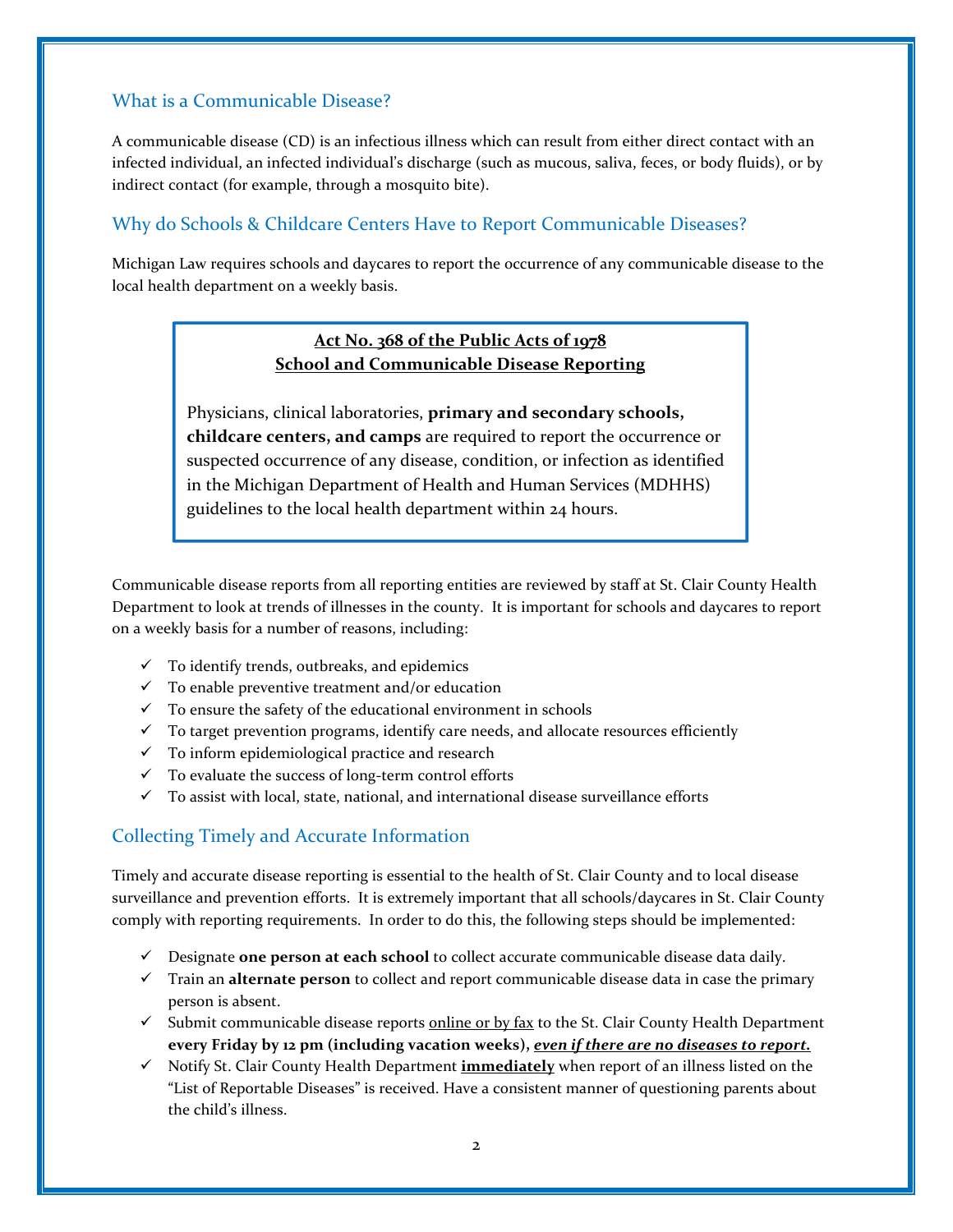- $\checkmark$  Educate parents on the importance of reporting illnesses to schools.
- $\checkmark$  Consider including education on the importance of accurate parental reporting of child's illness in a newsletter or on a website.
- $\checkmark$  Have a detailed school message requesting specific information regarding a child's absence.
- $\checkmark$  In an effort to receive accurate and consistent information from each school, St. Clair County Health Department suggests schools include the following directions in their message and when questioning a parent about a child's illness.
	- 1. Describe the symptoms of the illness (vomiting, diarrhea, fever, rash, etc.).
	- 2. Report the type of illness if known and who made the diagnosis (doctor, parent, etc.).
	- 3. Leave a phone number where the parent/guardian can be reached or an address if there is no phone.

If a case of any illness on the "List of Communicable Diseases" is reported, call the health department immediately at (810) 987-5300 and speak to a communicable disease nurse. If a communicable disease nurse is not available, leave a message with the name of the school, student demographic information including full name, date of birth, grade, classroom, street address along with zip code, name of parent/guardian and phone number(s), the type of illness you are reporting, and contact information for the student and their doctor, if known. Covid-19 cases are excluded from the phone call requirement.

To guarantee accurate and timely data collection electronic reporting is the **preferred method** of submitting the end of the week report.

## Schools have an obligation to cooperate with public health investigations of cases and contacts identified within the student population:

An investigator who presents official identification of the local health department or the department shall promptly be provided with medical, epidemiologic, and other information pertaining to any of the following:

- $\checkmark$  Individuals who have designated conditions or other conditions of public health significance.
- $\checkmark$  Individuals, whether ill or well, who are part of a group in which an unusual occurrence, outbreak, or epidemic has occurred.
- $\checkmark$  Individuals who are not known to have a designated condition but whose medical or epidemiological information is needed for investigation into the cause of the occurrence of the condition.
- $\checkmark$  Individuals who were potentially exposed to a designated condition.

Local health departments may require exclusion from school for individuals or groups of students suspected to have a communicable disease:

- $\checkmark$  When a school official reasonably suspects that a student has a communicable disease except for AIDS, HIV infection, and non-communicable diseases, the official may exclude the student for a period sufficient to obtain a determination by a physician or local health officer as to the presence of a communicable disease.
- $\checkmark$  The local health officer may initiate the exclusion from school or group programs of a student or individual who has a communicable disease. A student or individual may be returned to school or a group program when a physician or local health officer indicates that the excluded individual does not represent a risk to other individuals.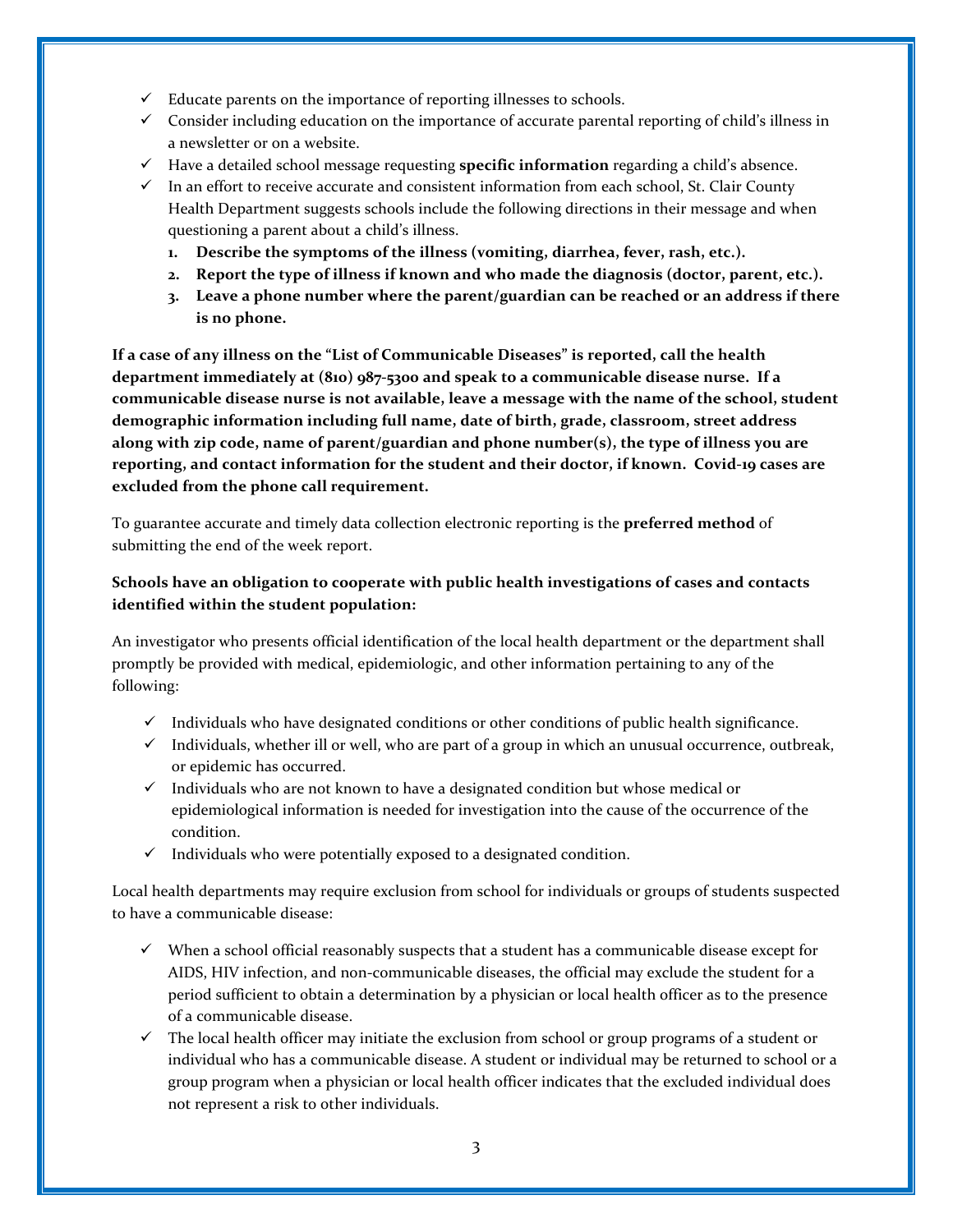$\checkmark$  When a local health officer confirms or reasonably suspects that a student or individual attending school or a group program has a communicable disease, the health officer may, as a disease control measure, exclude from attendance any individuals lacking documentation of immunity or otherwise considered susceptible to the disease until such time as the health officer deems there to be no likely further risk of disease spread.

## Instructions for Electronic Reporting

Web Address: www.scchealth.co

- -Click on the hamburger icon (top left corner)
- -Select School Reporting.
- Login for on-line reporting.
- " Login: Using your assigned User ID and Password, enter the system. If you do not have a User ID and Password, choose "Register" and complete the required information. Send email to cczubachowski@stclaircounty.org with your User ID for the account to be activated.
- -Select on-line reporting form.
- - Select Week Ending Date from the drop down menu. This should always be a Friday even if school ends on a different day that week.
- Select school district and school name. Identify school, preschool or daycare.
- - Key in the total numbers of "Flu-Like Illness" cases (according to the given definition-fever and a cough and/or sore throat without a known cause other than influenza.
- - Key in the total number of "Stomach Virus" cases (according to the definition-diarrhea and/or vomiting for at least 24 hours that occurred during the week.
- Do not count the same child more than once.
- -Enter "0" if no cases occurred in the previous week.
- **Complete Individual Disease Reporting for all confirmed or suspected cases** identified on the "List of Communicable Diseases."
	- $\triangle$  A student needs to be entered only once for the duration of his/her illness unless the student presents with a new illness.
- If there were no diseases to report, check the appropriate box.
- -Indicate if school was closed due to illness (notify SCCHD by phone immediately).
- - Complete "Submitted By" and phone number with the name of the individual completing the form and their contact number.
- -Click "Submit Data".

## Instructions for Using the Fax Form for Reporting

The fax form can be found on page six of this handbook or online at www.scchealth.co click hamburger icon (top left corner), select School Reporting, and then Printable Reporting Form.

# Submit all reports to St. Clair County Health Department by 12:00 pm on Friday even if there are no diseases to report!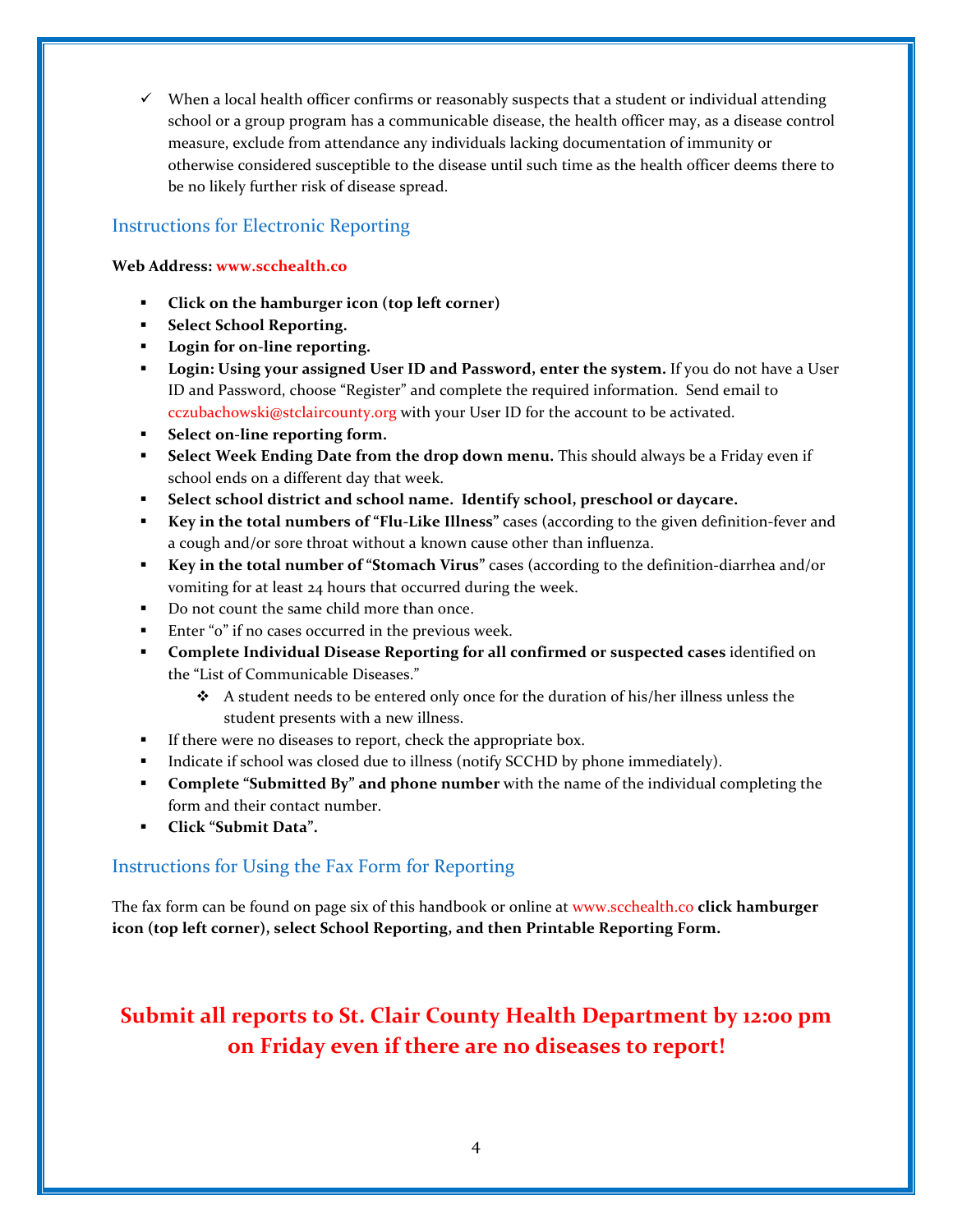#### List of Reportable Diseases

The following is a list of conditions required to be reported by schools, child-care centers, and camps. School personnel are not expected to be familiar with every disease listed below. However, this list should be available for quick reference whenever there is doubt as to whether a disease should be reported. **Call** St. Clair County Health Department at (810) 987-5300 if you have ANY questions about these diseases. Ask for a communicable disease nurse.

Acute flaccid myelitis Anaplasmosis Anthrax Arboviral encephalitides, neuroand non-neuroinvasive: Chikungunya, Eastern Equine, Jamestown Canyon, La Crosse, Powassan, St. Louis, West Nile, Western Equine, Zika Babesiosis Blastomycosis Botulism Brucellosis Campylobacteriosis Candidiasis Carbapenemase resistant Enterobacteriaceae Campylobacteriosis Chancroid (Haemophilus ducreyi) Chickenpox / Varicella Chlamydial infections Cholera Coccidiomycosis Cryptosporidiosis Coronaviruses, Novel (SARS, MERS-CoV, COVID-19\*) Cyclosporiasis Dengue Fever Diphtheria (Corynebacterium diphtheriae) Ehrlichiosis Encephalitis, viral or unspecified Escherichia coli, O157:H7 & other Shiga toxin positive serotypes

Giardiasis **Glanders** Gonorrhea Guillain-Barre Syndrome Haemophilus influenzae Hantavirus Hemolytic Uremic Syndrome Hemorrhagic Fever Viruses Hepatitis A virus Hepatitis B virus Hepatitis C virus Histoplasmosis Influenza virus (weekly aggregate counts) Pediatric mortality, report individual cases Novel influenza viruses, report individual cases Kawasaki Disease Legionellosis Leprosy or Hansen's disease Leptospirosis Listeriosis Lyme disease (Borrelia burgdorferi) Malaria Measles (Measles/Rubeola virus) Melioidosis Meningitis: bacterial, viral, fungal, parasitic and amebic Meningococcal Disease Multisystem Inflammatory Syndrome in children & adults Mumps

Orthopox viruses (including Smallpox, Monkeypox) Pertussis Plague Polio Prion disease (including CJD) Psittacosis Q fever Rabies Rabies potential exposure Rubella Salmonellosis Shigellosis Spotted Fever Staphylococcus aureus (MRSA), outbreaks only Staphylococcus aureus, vancomycin intermediate/ resistant Streptococcus pneumoniae Streptococcus pyogenes, group A, sterile sites Syphilis Tetanus Toxic Shock Syndrome Trichinellosis (Trichinella spiralis) Tuberculosis Tularemia Typhoid Fever Vibriosis (Non-cholera species) Yellow Fever Yersiniosis

\*COVID-19 is a reportable disease. Refer to current reporting guidelines for your facility.

### Any unusual occurrence, outbreak or epidemic

## Diseases That DO NOT Need to Be Reported

Conjunctivitis (Pink eye) Roseola Mononucleosis (Mono) Strep throat Scabies

Head lice Fifth's disease Hand, foot, and mouth disease Scarlet fever Impetigo

Ringworm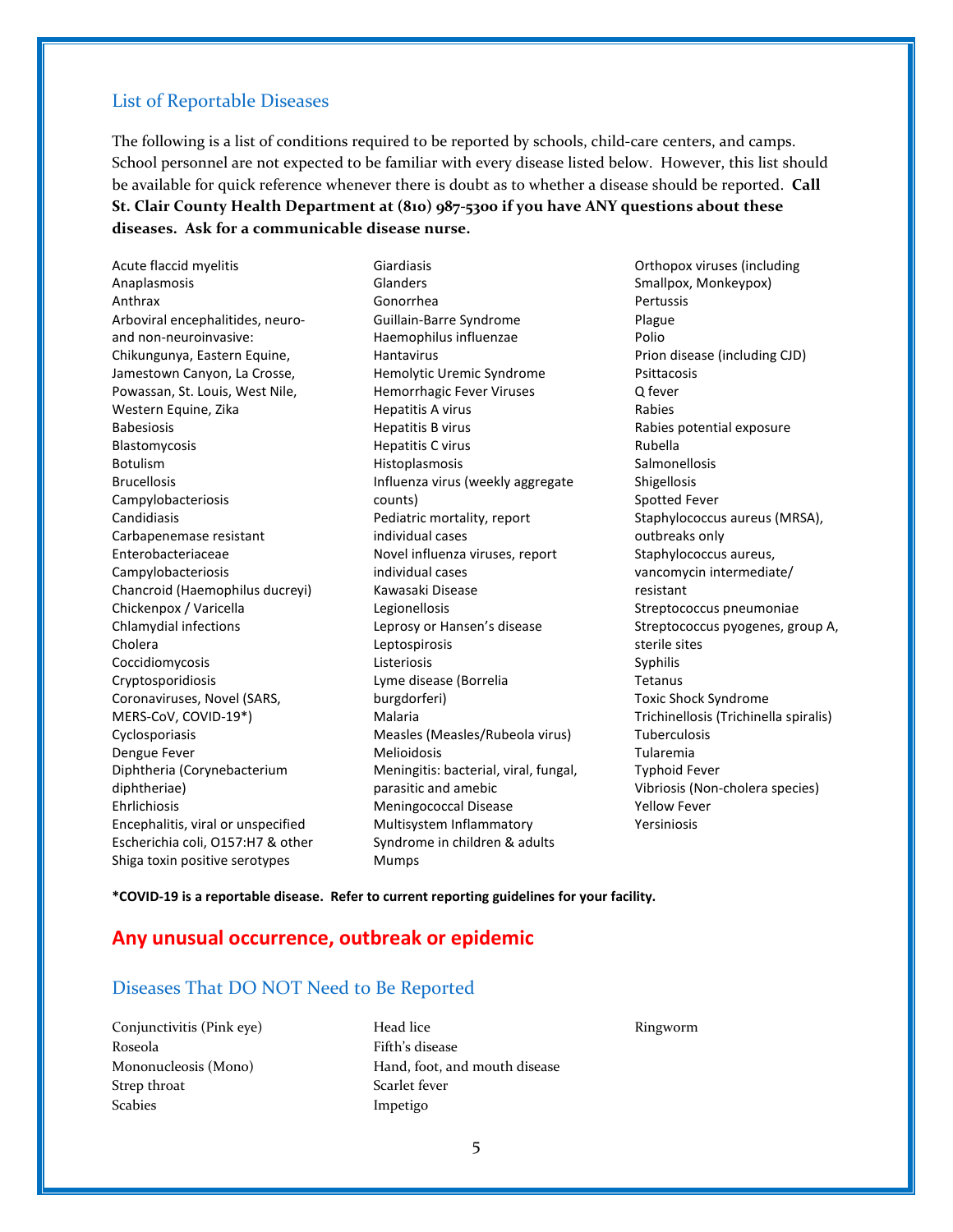## **ST CLAIR COUNTY HEALTH DEPARTMENT MICHIGAN SCHOOL BUILDING WEEKLY REPORT OF COMMUNICABLE DISEASES TO LOCAL HEALTH DEPARTMENT**

According to Public Act 368, of 1978 as amended, the local health department shall be notified immediately of the occurrence of communicable disease (especially rashlike illness with fever). In addition to immediate notification by telephone, please include all occurrences on this form and submit to your local health department.

 **WEEK ENDING: / / SCHOOL NAME: \_\_\_\_\_\_\_\_\_\_\_\_\_\_\_\_\_\_\_\_\_\_\_\_\_\_\_\_\_\_\_\_\_\_\_\_\_\_\_ SCHOOL PRE-SCHOOL DAYCARE** 

DISTRICT:

**REPORTING INSTRUCTIONS:** Please record all appropriate information and submit each **FRIDAY by 12PM** EVEN IF THERE ARE NO DISEASES TO REPORT: Fax completed forms to the health department at **810-985-4340**. Add additional sheets as necessary. Thank you.

## **AGGREGATE CASE COUNT REPORTING:** Record total number of cases for flu-like illness and stomach virus below.

| <b>FLU LIKE ILLNESS</b> (fever and cough and/or sore throat without a known cause other than influenza) | Number of Cases: |
|---------------------------------------------------------------------------------------------------------|------------------|
| <b>STOMACH VIRUS</b> (diarrhea and/or vomiting for at least 24 hours)                                   | Number of Cases: |

**INDIVIDUAL DISEASE REPORTING:** List complete information for ALL CONFIRMED OR SUSPECTED CASES of communicable diseases below if identified on the "List of Reportable Diseases." **In addition** to reporting on this form, call the health department at **(810) 987-5300 IMMEDIATELY** when the information becomes available regarding the student and give the information to a communicable disease nurse. **COVID-19 cases are excluded from the phone call requirement.** 

| <b>DISEASE</b> | <b>DATE</b><br>1 <sub>ST</sub><br><b>ABSENT</b> | <b>FIRST</b> | <b>CHILD'S NAME</b><br><b>LAST</b> | G<br>$\mathbf R$<br>$\mathbf{A}$<br>D<br>E | <b>BIRTHDATE</b><br>MM/DD/YYYY | <b>CHILD'S ADDRESS/CITY/ZIP</b> | <b>PHONE</b><br><b>NUMBER(S)</b> | Race | <b>DIAGNOSED</b><br>BY (provide<br>name if<br>available of<br>Dr., parent,<br>teacher, etc.) |
|----------------|-------------------------------------------------|--------------|------------------------------------|--------------------------------------------|--------------------------------|---------------------------------|----------------------------------|------|----------------------------------------------------------------------------------------------|
|                |                                                 |              |                                    |                                            |                                |                                 |                                  |      |                                                                                              |
|                |                                                 |              |                                    |                                            |                                |                                 |                                  |      |                                                                                              |
|                |                                                 |              |                                    |                                            |                                |                                 |                                  |      |                                                                                              |
|                |                                                 |              |                                    |                                            |                                |                                 |                                  |      |                                                                                              |
|                |                                                 |              |                                    |                                            |                                |                                 |                                  |      |                                                                                              |
|                |                                                 |              |                                    |                                            |                                |                                 |                                  |      |                                                                                              |

**PLEASE CHECK IF: NO DISEASES TO REPORT THIS WEEK SCHOOL CLOSED DUE TO ILLNESSES** 

**SUBMITTED BY: \_\_\_\_\_\_\_\_\_\_\_\_\_\_\_\_\_\_\_\_\_\_\_\_\_\_\_\_\_\_\_\_\_\_\_\_\_\_\_\_\_\_\_\_**

6 **PHONE NUMBER: \_\_\_\_\_\_\_\_\_\_\_\_\_\_\_\_\_\_\_\_\_\_\_\_\_\_\_\_\_\_\_\_\_\_\_\_\_\_\_\_\_\_\_** 

**TODAY'S DATE: \_\_\_\_\_\_\_\_\_\_\_\_\_\_\_\_\_\_\_\_\_\_\_\_\_\_\_\_\_\_\_\_\_\_\_\_\_\_\_\_\_\_\_\_**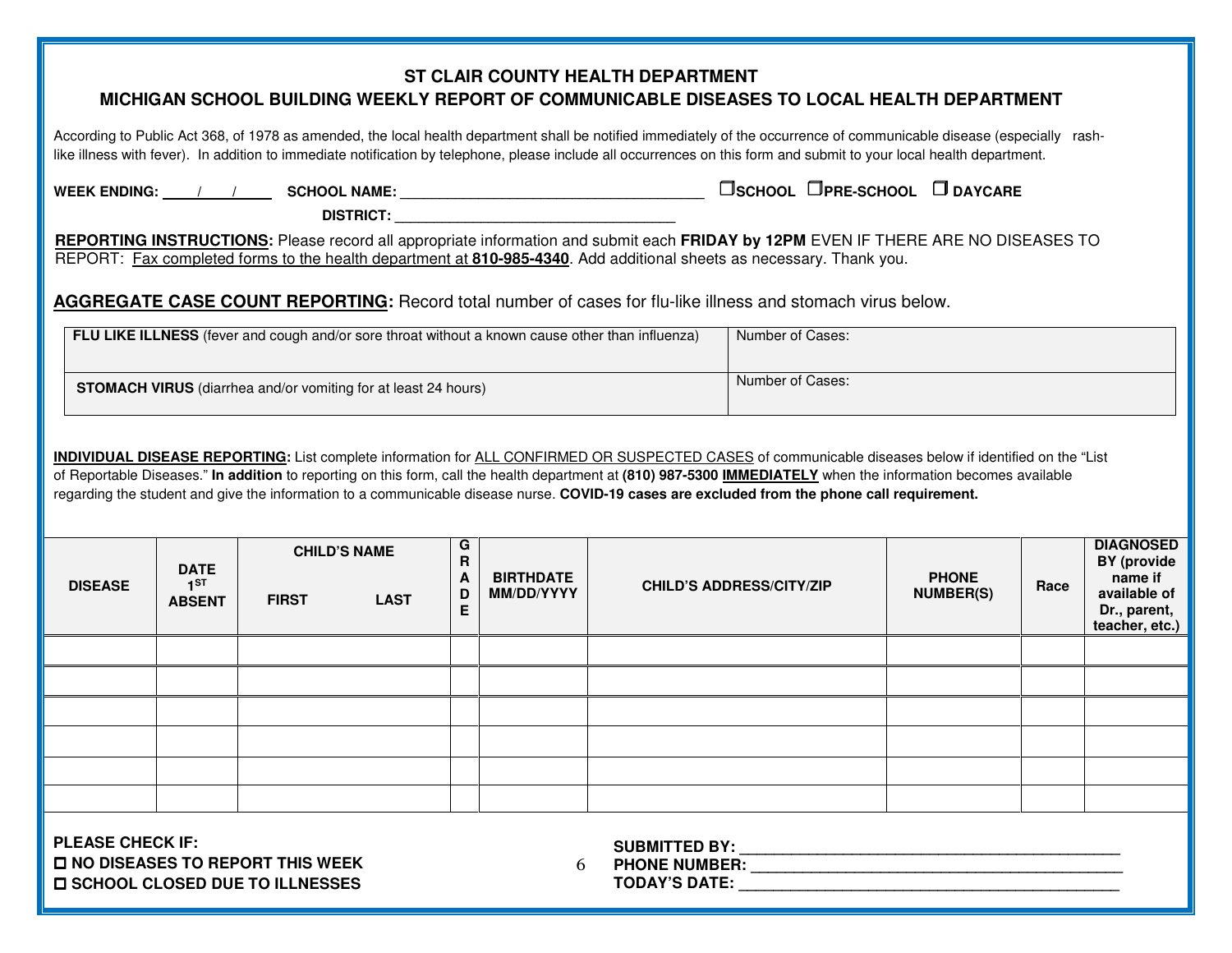| <b>Disease</b>                             | <b>Mode of Spread</b>                                                                                                           | <b>Symptoms</b>                                                                                                                           | <b>Incubation Period</b>                 | <b>Contagious Period</b>                                                                                    | <b>Contacts</b>                                                                                                                            | <b>Exclusions</b><br>(subject to LHD approval)                                                                                                  |
|--------------------------------------------|---------------------------------------------------------------------------------------------------------------------------------|-------------------------------------------------------------------------------------------------------------------------------------------|------------------------------------------|-------------------------------------------------------------------------------------------------------------|--------------------------------------------------------------------------------------------------------------------------------------------|-------------------------------------------------------------------------------------------------------------------------------------------------|
| <b>Campylobacteriosis</b><br>ŧ             | Ingesting raw milk,<br>undercooked meat,<br>contaminated food /<br>water; animal contact                                        | Diarrhea (may be<br>bloody), abdominal<br>pain, malaise, fever                                                                            | Average 2-5 days<br>(range 1-10 days)    | Throughout illness<br>(usually 1-2 weeks,<br>but up to 7 weeks<br>without treatment)                        | Exclude with first signs<br>of illness; encourage<br>good hand hygiene                                                                     | Exclude until diarrhea<br>has ceased for at least<br>2 days; additional<br>restrictions may apply                                               |
| Chickenpox**+<br>(Varicella) $\sqrt[3]{6}$ | Person-to-person by<br>direct contact, droplet<br>or airborne spread of<br>vesicle fluid, or<br>respiratory tract<br>secretions | Fever, mild respiratory<br>symptoms, body rash<br>of itchy, blister-like<br>lesions, usually<br>concentrated on the<br>face, scalp, trunk | Average 14-16 days<br>(range 10-21 days) | As long as 5 days, but<br>usually 1-2 days<br>before onset of rash<br>and until all lesions<br>have crusted | Exclude contacts<br>lacking<br>documentation of<br>immunity until 21<br>days after last case<br>onset; consult LHD                         | Until lesions crusted<br>and no new lesions for<br>24hr (for non-crusting<br>lesions: until lesions<br>are fading and no new<br>lesions appear) |
| <b>CMV</b><br>(Cytomegalovirus)            | <b>Exposure to infectious</b><br>tissues, secretions, or<br>excretions                                                          | None or "mono-like"                                                                                                                       | 1 month                                  | Virus may be shed for<br>6 months to 2 years                                                                | If pregnant, consult<br>OB; contacts should<br>not be excluded                                                                             | No exclusion<br>necessary                                                                                                                       |
| Common Cold                                | Airborne or contact<br>with respiratory<br>secretions; person-to-<br>person or by touching<br>contaminated<br>surfaces          | Runny or stuffy nose,<br>slight fever, watery<br>eyes                                                                                     | Variable, usually 1-3<br>days            | 24hrs before onset to<br>up to 5 days after<br>onset                                                        | Encourage cough<br>etiquette and good<br>hand hygiene                                                                                      | No exclusion<br>necessary                                                                                                                       |
| COVID-19                                   | Airborne or contact<br>with respiratory<br>secretions; person-to-<br>person or by touching<br>contaminated<br>surfaces          | Fever, sore throat,<br>shortness of breath,<br>difficulty breathing,<br>cough, runny nose,<br>congestion, fatigue,<br>vomiting, diarrhea  | Average 5 days<br>(Range 2-14 days)      | 2 days prior to<br>symptom onset and<br>potentially after<br>symptom resolution                             | Exclude for 14 days<br>since last exposure;<br>Contact LHD for<br>additional guidance<br>on contacts of a<br>confirmed or probable<br>case | Exclude until 24hr<br>with no fever and<br>symptoms have<br>improved and 10 days<br>since onset; Contact<br><b>LHD</b>                          |
| Croup                                      | Airborne or contact<br>with respiratory<br>secretions                                                                           | Barking cough,<br>difficulty breathing                                                                                                    | Variable based on<br>causative organism  | Variable based on<br>causative organism                                                                     | Encourage cough<br>etiquette and good<br>hand hygiene                                                                                      | No exclusion<br>necessary                                                                                                                       |
| <b>Diarrheal Illness</b><br>(Unspecified)  | Fecal-oral: person-to-<br>person, ingesting<br>contaminated food or<br>liquid, animal contact                                   | Loose stools; potential<br>for fever, gas,<br>abdominal cramps,<br>nausea, vomiting                                                       | Variable based on<br>causative organism  | Variable based on<br>causative organism                                                                     | Exclude with first signs<br>of illness; encourage<br>good hand hygiene                                                                     | Exclude until diarrhea<br>has ceased for 24h or<br>until medically cleared                                                                      |
| E. coli ł<br>(Shiga toxin-<br>producing)   | Fecal-oral: person-to-<br>person, from<br>contaminated food or<br>liquid, animal contact                                        | Abdominal cramps,<br>diarrhea (may be<br>bloody), gas, nausea,<br>fever, or vomiting                                                      | Variable, usually<br>$2-10$ days         | For duration of<br>diarrhea until stool<br>culture is negative                                              | Exclude with first signs<br>of illness; encourage<br>good hand hygiene                                                                     | Medical clearance<br>required; Exclude until<br>diarrhea has ceased<br>for at least 2 days                                                      |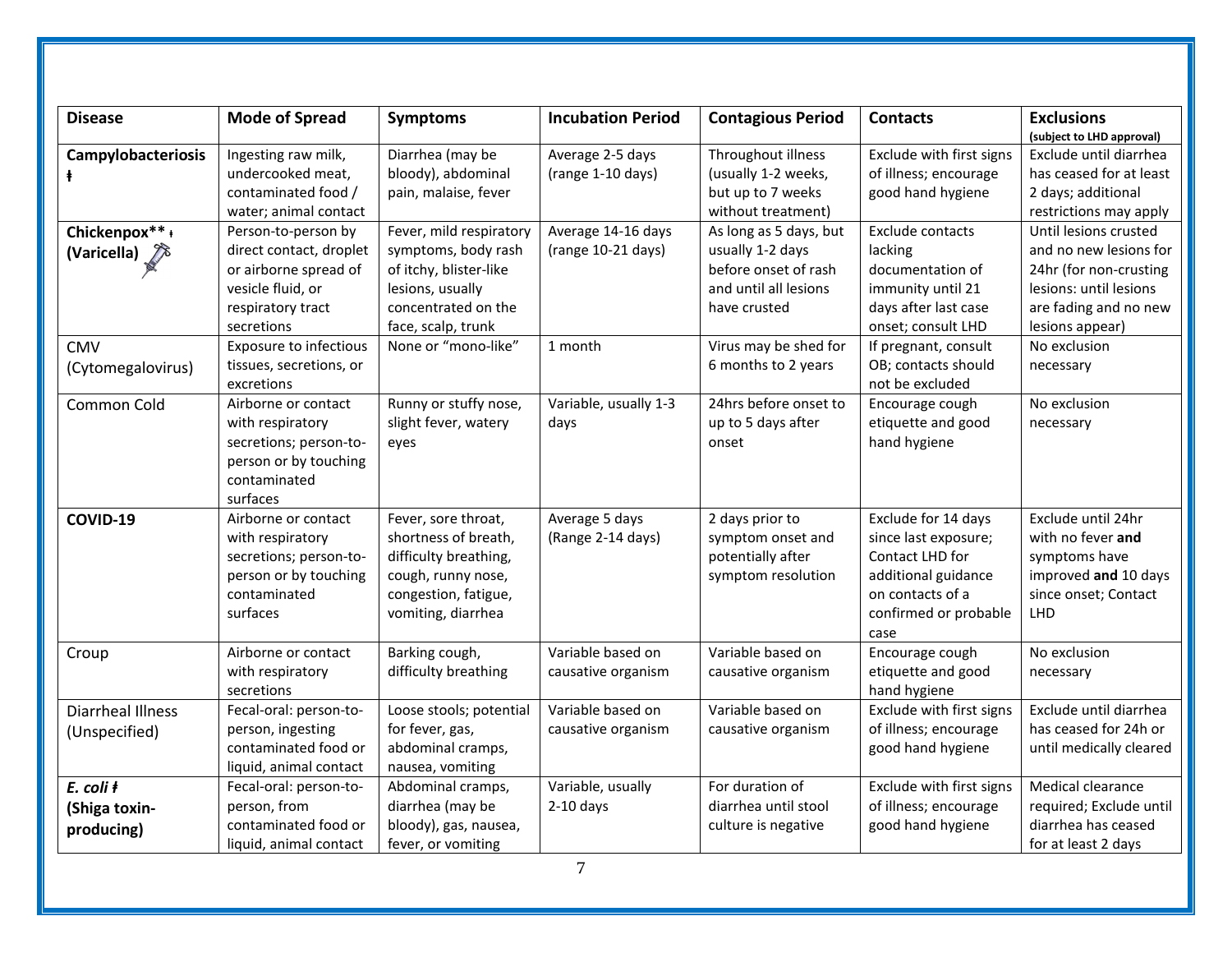# Disease-Specific Information and Exclusion Guidelines

All diseases in **bold** are to be reported to your local health department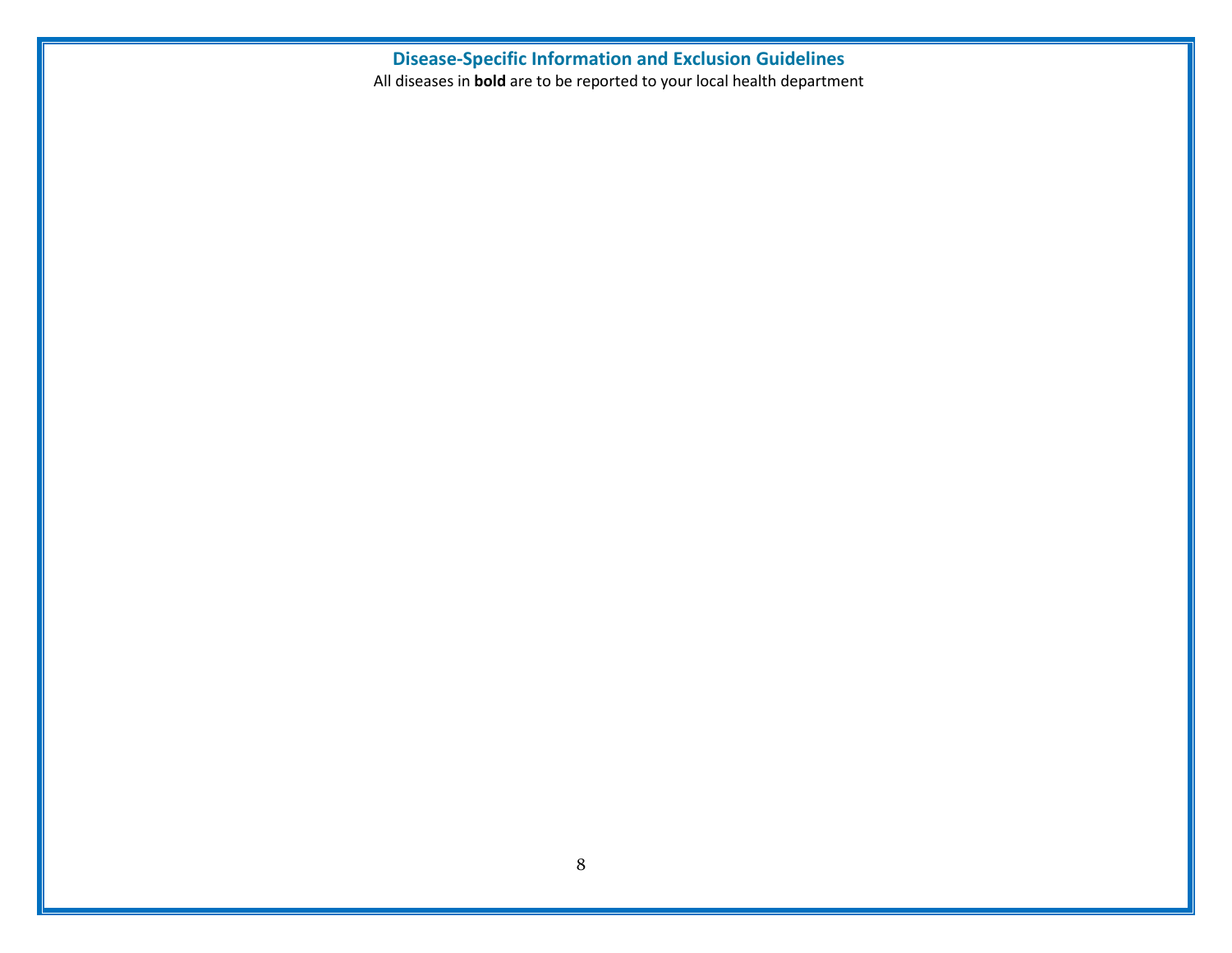| <b>Disease</b>                                                               | <b>Mode of Spread</b>                                                                                                                       | <b>Symptoms</b>                                                                                                                | <b>Incubation Period</b>                                           | <b>Contagious Period</b>                                                                                                 | <b>Contacts</b>                                                                                                                            | <b>Exclusions</b><br>(subject to LHD approval)                                                                                                        |
|------------------------------------------------------------------------------|---------------------------------------------------------------------------------------------------------------------------------------------|--------------------------------------------------------------------------------------------------------------------------------|--------------------------------------------------------------------|--------------------------------------------------------------------------------------------------------------------------|--------------------------------------------------------------------------------------------------------------------------------------------|-------------------------------------------------------------------------------------------------------------------------------------------------------|
| <b>Fifth Disease</b><br>(Erythema infectiosum)<br>(Parvovirus B19)           | Person-to-person;<br>Contact with<br>respiratory secretions                                                                                 | Fever, flushed, lacy<br>rash ("slapped<br>cheek")                                                                              | Variable, usually 4-20<br>days                                     | Most infectious<br>before 1-2 days prior<br>to onset                                                                     | If pregnant, consult<br>OB; encourage good<br>hand hygiene; do not<br>share eating utensils                                                | No exclusion if rash is<br>diagnosed as Fifth<br>disease by a<br>healthcare provider                                                                  |
| Giardiasis** <b>t</b>                                                        | Person-to-person<br>transmission of cysts<br>from infected feces;<br>contaminated water                                                     | Diarrhea, abdominal<br>cramps, bloating,<br>fatigue, weight loss,<br>pale, greasy stools;<br>may be asymptomatic               | Average 7-10 days<br>(range 3-25+ days)                            | During active infection                                                                                                  | Encourage good hand<br>hygiene                                                                                                             | Exclude until diarrhea<br>has ceased for at least<br>2 days; may be<br>relapsing; additional<br>restrictions may apply                                |
| Hand Foot and<br>Mouth Disease**<br>(Coxsackievirus)<br>(Herpangina)         | Contact with<br>respiratory secretions<br>or feces from an<br>infected person                                                               | Sudden onset of<br>fever, sore throat,<br>cough, tiny blisters in<br>mouth/throat and on<br>extremities                        | Average 3-5 days<br>(range 2-14 days)                              | From 2-3 days before<br>onset and several<br>days after onset; shed<br>in feces for weeks                                | Exclude with first<br>signs of illness;<br>encourage cough<br>etiquette and good<br>hand hygiene                                           | If secretions from<br>blisters can be<br>contained, no<br>exclusion required                                                                          |
| <b>Head lice</b><br>(Pediculosis)                                            | Head-to-head contact<br>with an infected<br>person and/or their<br>personal items such as<br>clothing or bedding<br><b>Head Lice Manual</b> | Itching, especially<br>nape of neck and<br>behind ears; scalp can<br>be pink and dry;<br>patches may be rough<br>and flake off | 1-2 weeks                                                          | Until lice and viable<br>eggs are destroyed,<br>which generally<br>requires 1-2 shampoo<br>treatments and nit<br>combing | Avoid head-to-head<br>contact during play;<br>do not share personal<br>items, such as hats,<br>combs; inspect close<br>contacts frequently | Students with live lice<br>may stay in school<br>until end of day;<br>immediate treatment<br>at home is advised;                                      |
| Hepatitis A** ł                                                              | Fecal-oral; person-to-<br>person or via<br>contaminated food or<br>water                                                                    | Loss of appetite,<br>nausea, fever,<br>jaundice, abdominal<br>discomfort, diarrhea,<br>dark urine, fatigue                     | Average 25-30 days<br>(range 15-50 days)                           | 2 weeks before onset<br>of symptoms to 1 to 2<br>weeks after onset                                                       | Immediately notify<br>LHD regarding<br>evaluation and<br>treatment of close<br>contacts; encourage<br>good hand hygiene                    | Exclude until at least 7<br>days after jaundice<br>onset and medically<br>cleared; exclude from<br>food handling for 14<br>days after onset           |
| Herpes simplex I, II<br>(cold sores / fever<br>blisters)<br>(genital herpes) | Infected secretions<br>HSV I - saliva<br>HSV II - sexual                                                                                    | Tingling prior to fluid-<br>filled blister(s) that<br>recur in the same area<br>(mouth, nose,<br>genitals)                     | $2-14$ days                                                        | As long as lesions are<br>present; may be<br>intermittent shedding<br>while asymptomatic                                 | Encourage hand<br>hygiene and age-<br>appropriate STD<br>prevention; do not<br>share personal items;<br>avoid blister<br>secretions        | No exclusion<br>necessary                                                                                                                             |
| Impetigo<br>(Impetigo contagiosa)                                            | Direct or indirect<br>contact with lesions<br>and their discharge                                                                           | Lesions/blisters are<br>generally found on<br>the mouth and<br>nostrils; occasionally<br>near eyes                             | Variable, usually 4-10<br>days, but can be as<br>short as 1-3 days | While sores are<br>draining                                                                                              | Encourage good hand<br>hygiene                                                                                                             | Treatment may be<br>delayed until end of<br>the day; if treatment<br>started before next<br>day's return, no<br>exclusion necessary;<br>cover lesions |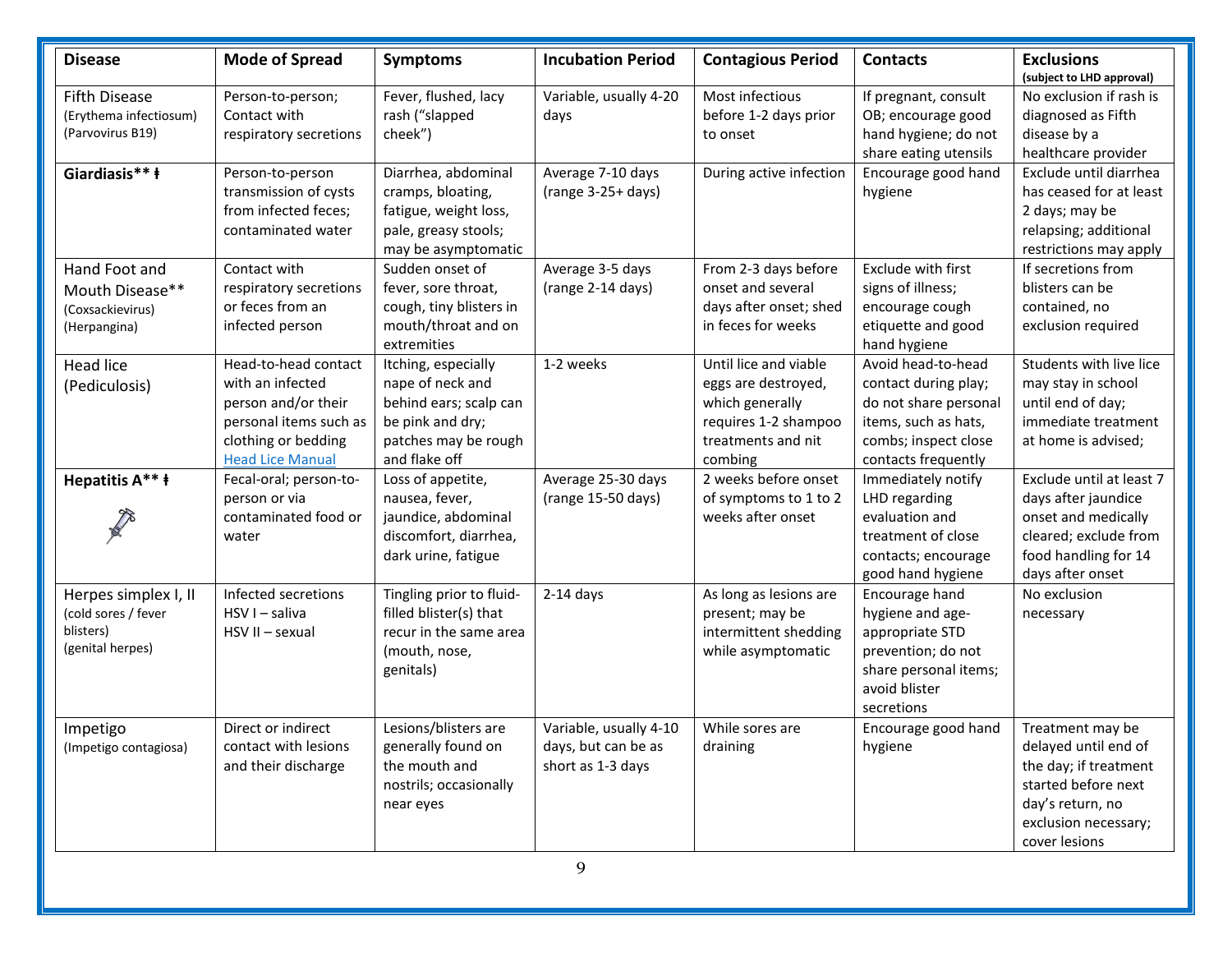| <b>Disease</b>                                                                                                      | <b>Mode of Spread</b>                                                                                                  | <b>Symptoms</b>                                                                                                                  | <b>Incubation Period</b>                                                   | <b>Contagious Period</b>                                                                                                       | <b>Contacts</b>                                                                                                         | <b>Exclusions</b><br>المتمعموم كلللمة فممتعل                                                                      |
|---------------------------------------------------------------------------------------------------------------------|------------------------------------------------------------------------------------------------------------------------|----------------------------------------------------------------------------------------------------------------------------------|----------------------------------------------------------------------------|--------------------------------------------------------------------------------------------------------------------------------|-------------------------------------------------------------------------------------------------------------------------|-------------------------------------------------------------------------------------------------------------------|
| *Influenza**<br>(influenza-like<br>illness)<br><b>Contractor</b>                                                    | Droplet; contact with<br>respiratory secretions<br>or touching<br>contaminated<br>surfaces)                            | High fever, fatigue,<br>cough, muscle aches,<br>sore throat, headache,<br>runny nose; rarely<br>vomiting or diarrhea             | $1-4$ days                                                                 | 1 day prior to onset of<br>symptoms to 1 week<br>or more after onset                                                           | Exclude with first signs<br>of illness; encourage<br>cough etiquette and<br>good hand hygiene                           | Exclude until 24hrs<br>with no fever (without<br>fever-reducing<br>medication) and<br>cough has subsided          |
| Measles** <b>t</b><br>(Rubeola)<br>(Hard/red measles)                                                               | Contact with nasal or<br>throat secretions;<br>airborne via sneezing<br>and coughing                                   | High fever, runny<br>nose, cough, red,<br>watery eyes, followed<br>by rash on face, then<br>body                                 | Average 10-12 days<br>(range 7-21 days)<br>from exposure to<br>fever onset | 4 days before to 4<br>days after rash onset                                                                                    | <b>Exclude contacts lacking</b><br>documentation of<br>immunity until 21 days<br>after last case onset;<br>consult LHD  | Cases: Exclude until 4<br>days after rash onset                                                                   |
| Meningitis** <b>t</b><br>(Aseptic/viral)                                                                            | Varies with causative<br>agent: droplet or fecal<br>oral route; may result<br>from another illness                     | Severe headache, stiff<br>neck or back,<br>vomiting, fever, light<br>intolerance,<br>neurologic symptoms                         | Varies with causative<br>agent                                             | Varies with causative<br>agent, but generally 2-<br>14 days                                                                    | Encourage cough<br>etiquette and good<br>hand hygiene                                                                   | Exclude until<br>medically cleared                                                                                |
| Meningitis** $\mathbf{t} \times \mathbf{t}$<br>(Bacterial)<br>(N. meningitis)<br>(H. influenzae)<br>(S. pneumoniae) | Contact with<br>respiratory secretions;<br>spread by sneezing,<br>coughing, and sharing<br>beverages or utensils       | Severe headache,<br>fever, stiff neck or<br>back, vomiting,<br>irritability, light<br>sensitivity, rash,<br>neurologic symptoms  | Average 2-4 days<br>(range 1-10 days)                                      | Generally considered<br>no longer contagious<br>after 24hrs of<br>antibiotic treatment                                         | Immediately notify LHD;<br>encourage good hand<br>hygiene; do not share<br>personal items and<br>eating utensils        | Medical clearance<br>required; exclude until<br>24hrs after<br>antimicrobial<br>treatment                         |
| Molloscum<br>contagiosum                                                                                            | Transmitted by skin-<br>to-skin contact and<br>through handling<br>contaminated objects                                | Smooth, firm, flesh-<br>colored papules<br>(bumps) with an<br>indented center                                                    | Usually between 2<br>and 7 weeks                                           | Unknown but likely as<br>long as lesions persist                                                                               | Do not share personal<br>items                                                                                          | No exclusion<br>necessary                                                                                         |
| Mononucleosis                                                                                                       | Person-to-person via<br>saliva                                                                                         | Fever, sore throat,<br>fatigue, swollen lymph<br>nodes, enlarged<br>spleen                                                       | 30-50 days                                                                 | Prolonged, possibly<br>longer than 1 year                                                                                      | Do not share personal<br>items                                                                                          | Exclude until able to<br>tolerate activity;<br>Exclude from contact<br>sports until recovered                     |
| MRSA**<br>(Methicillin-resistant<br>Staphylococcus<br>aureus)                                                       | Transmitted by skin-<br>to-skin contact and<br>contact with surfaces<br>that have contacted<br>infection site drainage | Possibly fever; lesion<br>may resemble a spider<br>bite (swollen,<br>draining, painful);<br>asymptomatic<br>carriage is possible | Varies                                                                     | As long as lesions are<br>draining; found in the<br>environment; good<br>hand hygiene is the<br>best way to avoid<br>infection | Encourage good hand<br>hygiene; do not share<br>personal items such as<br>towels, washcloths,<br>clothing, and uniforms | No exclusion if<br>covered and drainage<br>contained; No swim<br>exclusion if covered<br>by waterproof<br>bandage |
| Mumps** <b>t</b><br><b>REVIEW</b>                                                                                   | Airborne or direct<br>contact with saliva                                                                              | Salivary gland swelling<br>(usually parotid);<br>chills, fever, headache                                                         | Average 16-18 days<br>(range 12-25 days)                                   | 7 days prior to and 8<br>days after parotitis<br>onset                                                                         | <b>Exclude contacts lacking</b><br>documentation of<br>immunity until 25 days<br>after last case onset;<br>consult LHD  | Exclude until 5 days<br>after onset of salivary<br>gland swelling                                                 |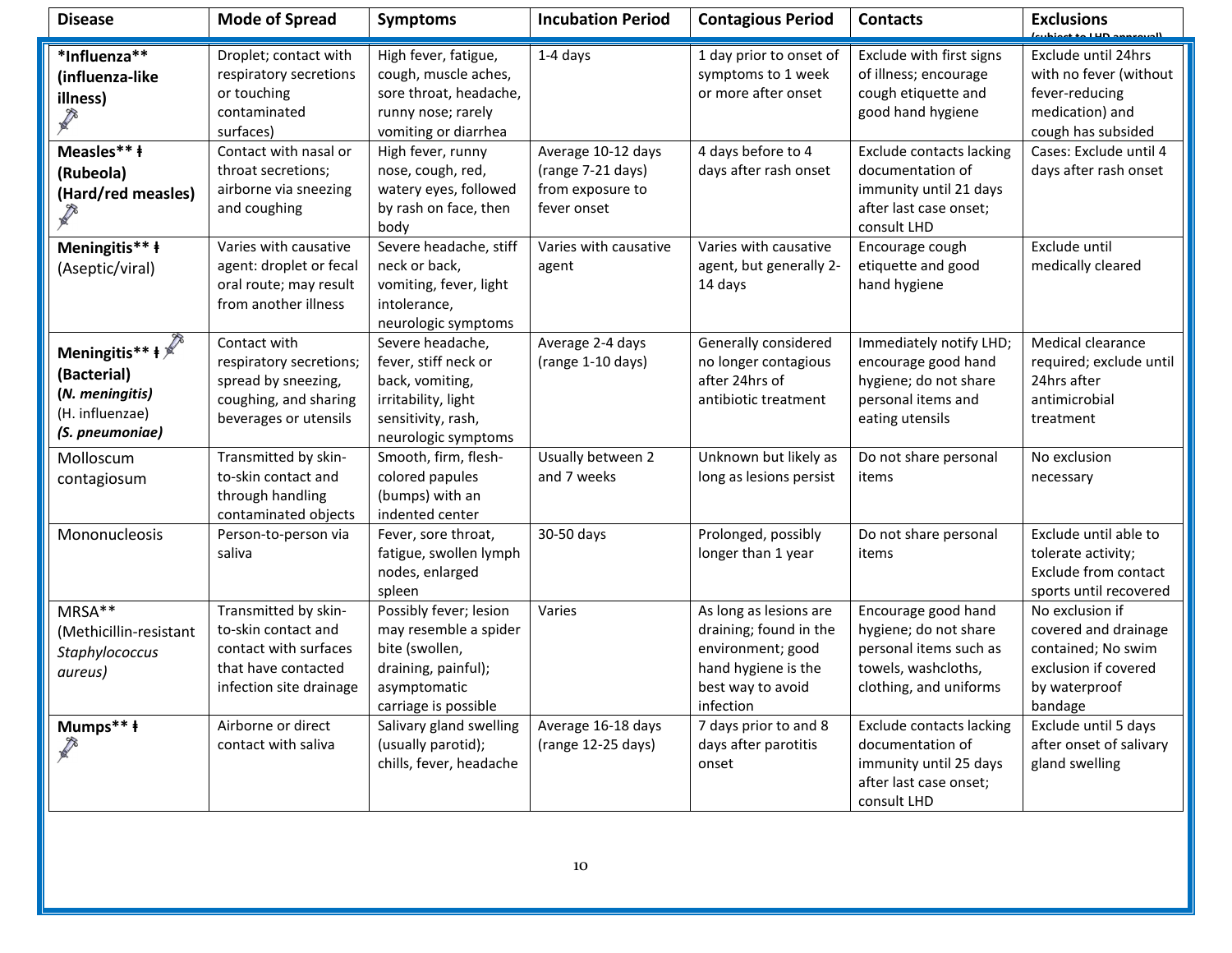| <b>Disease</b>                              | <b>Mode of Spread</b>                                                                                              | <b>Symptoms</b>                                                                                                                                                          | Incubation                                        | <b>Contagious Period</b>                                                                                       | <b>Contacts</b>                                                                                                                       | <b>Exclusions</b><br><u>tubiost to LUD anneouall</u>                                                                                                                                                      |
|---------------------------------------------|--------------------------------------------------------------------------------------------------------------------|--------------------------------------------------------------------------------------------------------------------------------------------------------------------------|---------------------------------------------------|----------------------------------------------------------------------------------------------------------------|---------------------------------------------------------------------------------------------------------------------------------------|-----------------------------------------------------------------------------------------------------------------------------------------------------------------------------------------------------------|
|                                             |                                                                                                                    |                                                                                                                                                                          |                                                   |                                                                                                                |                                                                                                                                       |                                                                                                                                                                                                           |
| *Norovirus**<br>(viral<br>gastroenteritis)  | Food, water, surfaces<br>contaminated with<br>vomit or feces, person-<br>to-person, aerosolized<br>vomit           | Nausea, vomiting,<br>diarrhea, abdominal<br>pain for 12-72hrs;<br>possibly low-grade<br>fever, chills, headache                                                          | Average 24-<br>48hrs<br>(range: 12-<br>72hrs)     | Usually from onset<br>until 2-3 days after<br>recovery; typically,<br>virus is no longer<br>shed after 10 days | Encourage good hand hygiene;<br>contact LHD for environmental<br>cleaning recommendations                                             | Exclude until illness has<br>ceased for at least 2 days;<br>exclude from food handling<br>for 3 days after recovery                                                                                       |
| Pink Eye<br>(conjunctivitis)                | Discharge from eyes,<br>respiratory secretions;<br>from contaminated<br>fingers, shared eye<br>make-up applicators | Bacterial: Often yellow<br>discharge in both eyes<br>Viral: Often one eye<br>with watery/clear<br>discharge and redness<br>Allergic: itchy eyes<br>with watery discharge | Variable but<br>often 1-3<br>days                 | During active<br>infection<br>(range: a few days to<br>2-3 weeks)                                              | Encourage good hand hygiene                                                                                                           | Exclude only if herpes<br>simplex conjunctivitis and<br>eye is watering; exclusion<br>also may be necessary if 2<br>or more children have<br>watery, red eyes; contact<br>LHD                             |
| Rash Illness<br>(Unspecified)               | Variable depending on<br>causative agent                                                                           | Skin rash with or<br>without fever                                                                                                                                       | Variable<br>depending<br>on causative<br>agent    | Variable depending<br>on causative agent                                                                       | Variable depending on<br>causative agent                                                                                              | Exclude if fever or behavior<br>changes present; may need<br>medical clearance                                                                                                                            |
| <b>Respiratory Illness</b><br>(Unspecified) | Contact with<br>respiratory secretions                                                                             | Slight fever, sore<br>throat, cough, runny or<br>stuffy nose                                                                                                             | Variable but<br>often 1-3<br>days                 | Variable depending<br>on causative agent                                                                       | Encourage cough etiquette and<br>good hand hygiene                                                                                    | Exclude if also fever until<br>fever free for 24hrs<br>without fever-reducing<br>medication                                                                                                               |
| Ringworm<br>(Tinea)                         | Direct contact with an<br>infected animal,<br>person, or<br>contaminated surface                                   | Round patch of red,<br>dry skin with red raised<br>ring; temporary<br>baldness                                                                                           | Usually 4-14<br>days                              | As long as lesions are<br>present and fungal<br>spores exist on<br>materials                                   | Inspect skin for infection; do<br>not share personal items; seek<br>veterinary care for pets with<br>signs of skin disease            | Treatment may be delayed<br>until end of the day; if<br>treatment started before<br>next day's return, no<br>exclusion necessary;<br>exclude from contact<br>sports, swimming until<br>start of treatment |
| Rubella** <b>t</b><br>(German Measles)      | Direct contact; contact<br>with respiratory<br>secretions; airborne<br>via sneeze and cough                        | Red, raised rash for ~3<br>days; possibly fever,<br>headache, fatigue, red<br>eyes                                                                                       | Average 16-<br>18 days<br>(range: 14-<br>21 days) | 7 days before to 7<br>days after rash onset                                                                    | If pregnant, consult OB; Exclude<br>contacts lacking documentation<br>of immunity until 21 days after<br>last case onset; consult LHD | Exclude until 7 days after<br>onset of rash                                                                                                                                                               |
| Salmonellosis ł                             | Fecal-oral: person-to-<br>person, contact with<br>infected animals, or via<br>contaminated food                    | Abdominal pain,<br>diarrhea (possibly<br>bloody), fever, nausea,<br>vomiting, dehydration                                                                                | Average 12-<br>36hrs<br>(range:<br>6hrs-7 days)   | During active illness<br>and until organism is<br>no longer detected in<br>feces                               | Exclude with first signs of<br>illness; encourage good hand<br>hygiene                                                                | Exclude until diarrhea has<br>ceased for at least 2 days;<br>additional restrictions may<br>apply                                                                                                         |